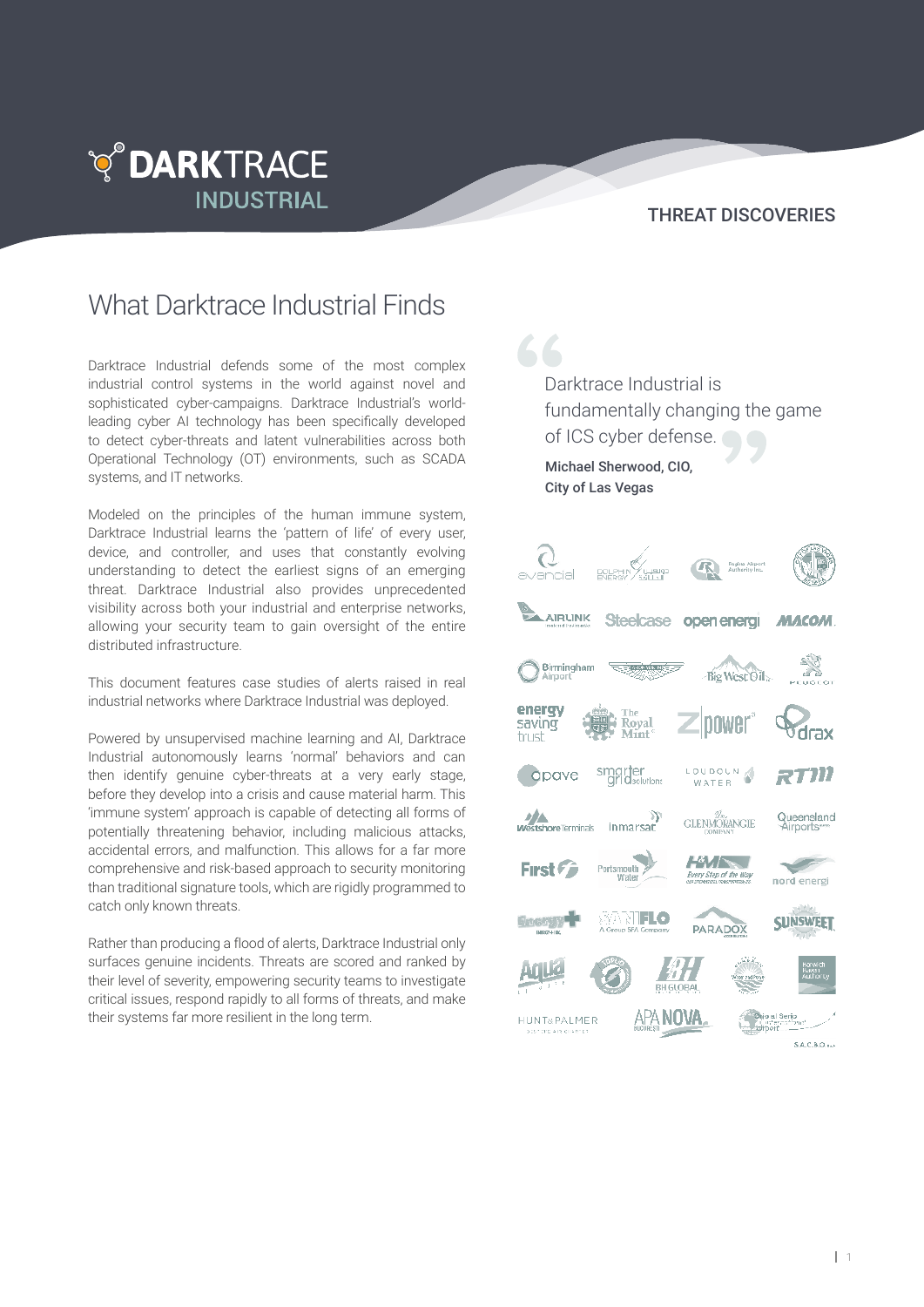# Potential Threats

Each example below features a description of the alert and the outcome of the specific investigation. One of the key tasks facing security teams is to quickly examine the immediate context around an alert and eliminate the worst-case scenarios. Darktrace Industrial's powerful and intuitive interface – the Threat Visualizer – enables unprecedented visibility and allows these determinations.

# Administrative Activity



of threats detected involve reprogramming, reconfiguration or use of a common administrative tool

- o Very rare use within existing control system connections of unrecognized command code sent to PLCs. Proved to be undocumented functionality forming part of vendor-supplied system.
- Unusual RDP connection made from engineering workstation to OT data protection management server, with significant data volume downloaded. Proved to be an unusual access method for an authorized task normally performed locally by the same user.
- Workstation sending logs to a log server makes unusual, direct SQL access connection to it. Proved to be authorized, if unusual, user administration.

## Internal Reconnaissance



of alerts reported by Darktrace analysts suggest internal reconnaissance on devices and software

- o New device appears on network and broadcasts requests for PLCs to identify themselves. Proved to be an unused cabled second communications module on existing PLC.
- Unusual broadcast behavior of a group of devices. Proved to be an exchange of identity information conducted purely through clear-text broadcasts.
- HMI in production network conducts port scan for the first time. Proved to be triggered by user in breach of policy, such scans against OT devices carry a great deal of risk. Also revealed a surprising amount of success opening connections past firewalls supposed to be preventing them.

#### New Connectivity



of cyber incidents detected are related to brand new or very rare connection attempts

- Two new failed connections are made between OT devices that do not normally connect, followed by a change in commands sent to PLC in same subnet. Proved to be authorized control system changes taking place.
- o New OT protocol connections made between previously inactive devices. Proved to be new part of control system in development long after the new devices were installed.

# **Malfunction**



66

of threats are malfunctions involving spontaneous connectivity changes and failures

- o Sudden drop of multiple connections to a PLC which were otherwise continuous, followed by ten minutes of failed attempts to re-establish them. Proved to be device malfunction corrected by engineers.
- o Daily connection from OT workstation to AV update server changes from connecting to failing. Proved to be unintentionally blocked by an authorized firewall change.

Darktrace's machine learning approach is unmatched. We are now finding anomalies, in real time, that would have taken us weeks, or even months, to find on our own.

Terrell Johnson, Manager of Systems and Networks, Sunsweet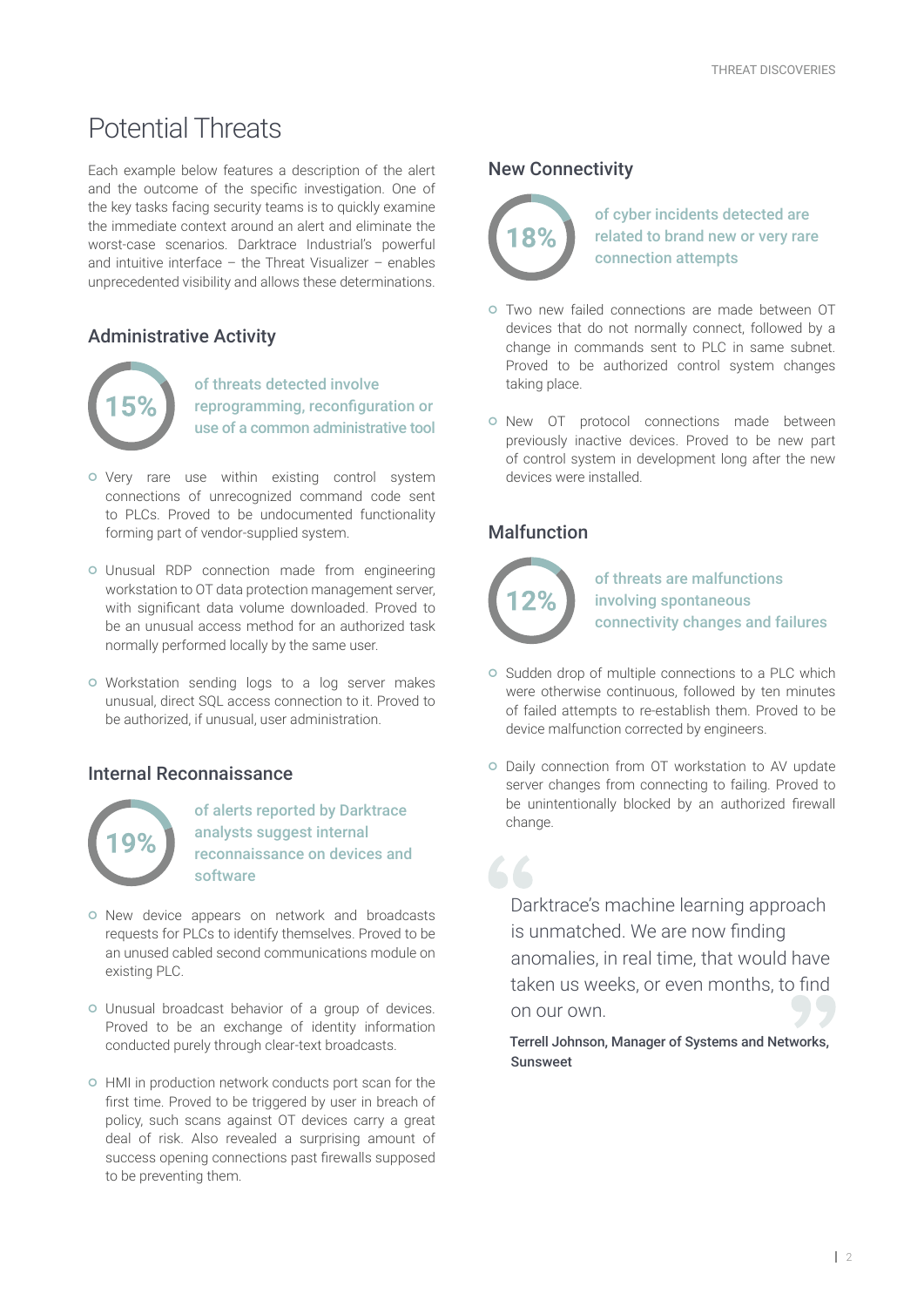### Incoming Connections From Enterprise



of alerts are triggered by incoming connections to the OT network from elsewhere in the organization

- Failed connection attempt made from enterprise network using dedicated OT protocol. Proved to be accidental trigger of a configuration being tested for intended OT/IT data exchange.
- Unusual SSH connection made from enterprise client to OT application server. Proved to be an authorized administrative user from an unusual source (and a breach of policy).
- Unusual proprietary traffic seen to high port on OT application server. Proved to be authorized deployment of new application connection.

### Outbound Connections To Enterprise



of alerts are triggered by outgoing connections from the OT network to elsewhere in the organization

- AV server in OT network begins making new, failing SMB connections towards a server in the enterprise network. Proved to be a software misconfiguration.
- OT device (HMI) makes new, sporadic, failing attempts to contact corporate network over Microsoft Windows protocols. Proved to be misconfiguration that risked radically altering the HMI.
- o Workstation behaving unusually compared to otherwise-similar peer devices, making repeated DNS requests that were relayed to enterprise DNS servers. Proved to be a misconfiguration made by the system administrator.



Darktrace adds another level of sophistication to our defense systems.

Martin Sloan, Global Head of Security, Drax

66 Darktrace is an effective tool for real-time advanced threat detection.

Earl Perkins of Gartner, Cool Vendors in Energy and Utilities

#### Internet Downloads



of potential threats involve data being downloaded from the public Internet into OT networks

- OT workstation downloaded browser toolbar from rare internet destination. Proved to be user breaching policy, but also that a non-reverted test change had allowed the web proxy to be bypassed.
- An OT device begins attempting to locate a web proxy server. Proved to be a software misconfiguration, which could have resulted in further unauthorized changes to the device.
- Engineering workstation downloads executable from rare internet destination. Proved to be deliberate acquisition of an unauthorized third-party software tool.

## Internet Uploads



of potential threats involve data being sent from OT networks out to the public Internet

- Unusual upload to cloud storage provider from engineering subnet. Proved to be a contractor working around a failed proxy server to complete their assigned task.
- Workstation made regular failed connections to an internet destination (foreign Data Centre IP address), unusual compared to its peers. Proved to be a software configuration error not made on peer devices.
- Very large amount of data uploaded by an OT device to its vendor. Proved to be an expected upload as part of the device's function, though this had not been raised to the security team.